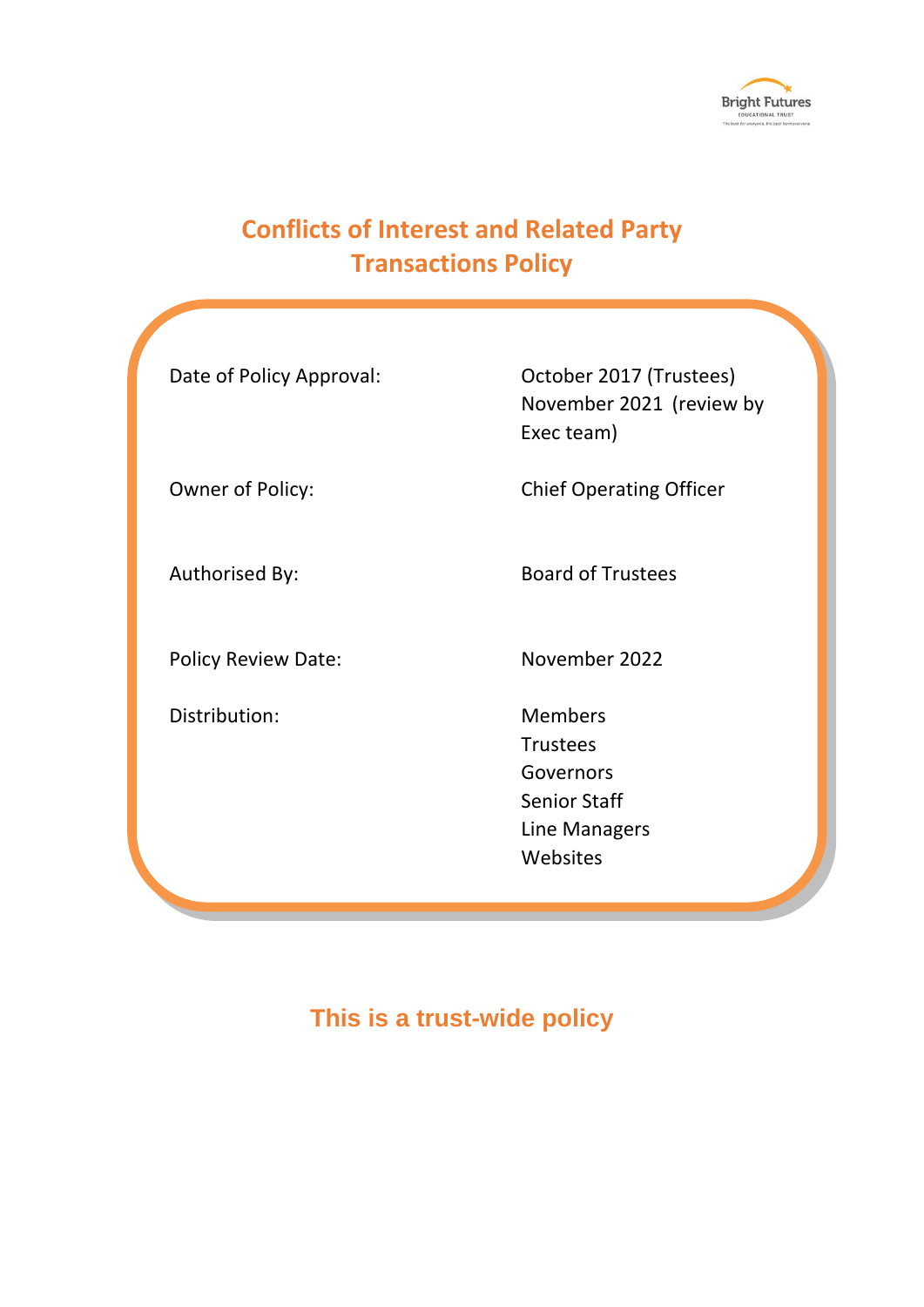

# **CONFLICTS OF INTEREST AND RELATED PARTY TRANSACTIONS POLICY**

Bright Futures Educational Trust's (the Trust) Strategy underpins all aspects of this policy and the way in which it will be applied. Our vision is: the best *for* everyone and the best *from* everyone. This is underpinned by our core values which are:

- **Community** we work together for a common purpose acknowledging our diversity as strength
- **Integrity** we do the right things for the right reasons
- **Passion** we take responsibility, work hard and have high aspirations

Our commitments are: to foster collaborative and strong relationships; for professional learning; to be supportive, challenging and fair; for effective communication; **for strong governance and accountability**; to achieve value for money and to be united behind decisions.

An important part of strong governance and accountability relates to the management of conflicts of interest and related party transactions.

### **What is the Policy for?**

In order to provide transparent and open governance, it is important to seek to avoid and manage not just conflicts of interest but also the perception of them. The overall approach taken is to avoid conflicts of interest wherever possible and, where it is not possible, to manage and declare them.

This policy will seek to ensure both staff and public are aware that the Trust fosters an environment where there are policies and processes in place to avoid conflict of interest and, where any issues should arise, there are procedures to ensure they are dealt with fairly and transparently.

### **Who is the Policy for?**

This policy applies to anyone within the Trust who is charged with the responsibility of making a decision with financial implications on behalf of the Trust and its academies, who can influence the career progression of another member of staff or who can influence the appointment of an external candidate. As such it applies to Members, Trustees, Governors, Executive Management, Principals, Heads of Schools, Senior Leadership and those Senior Managers who may be charged with any kind of procurement or who line manage another member of staff.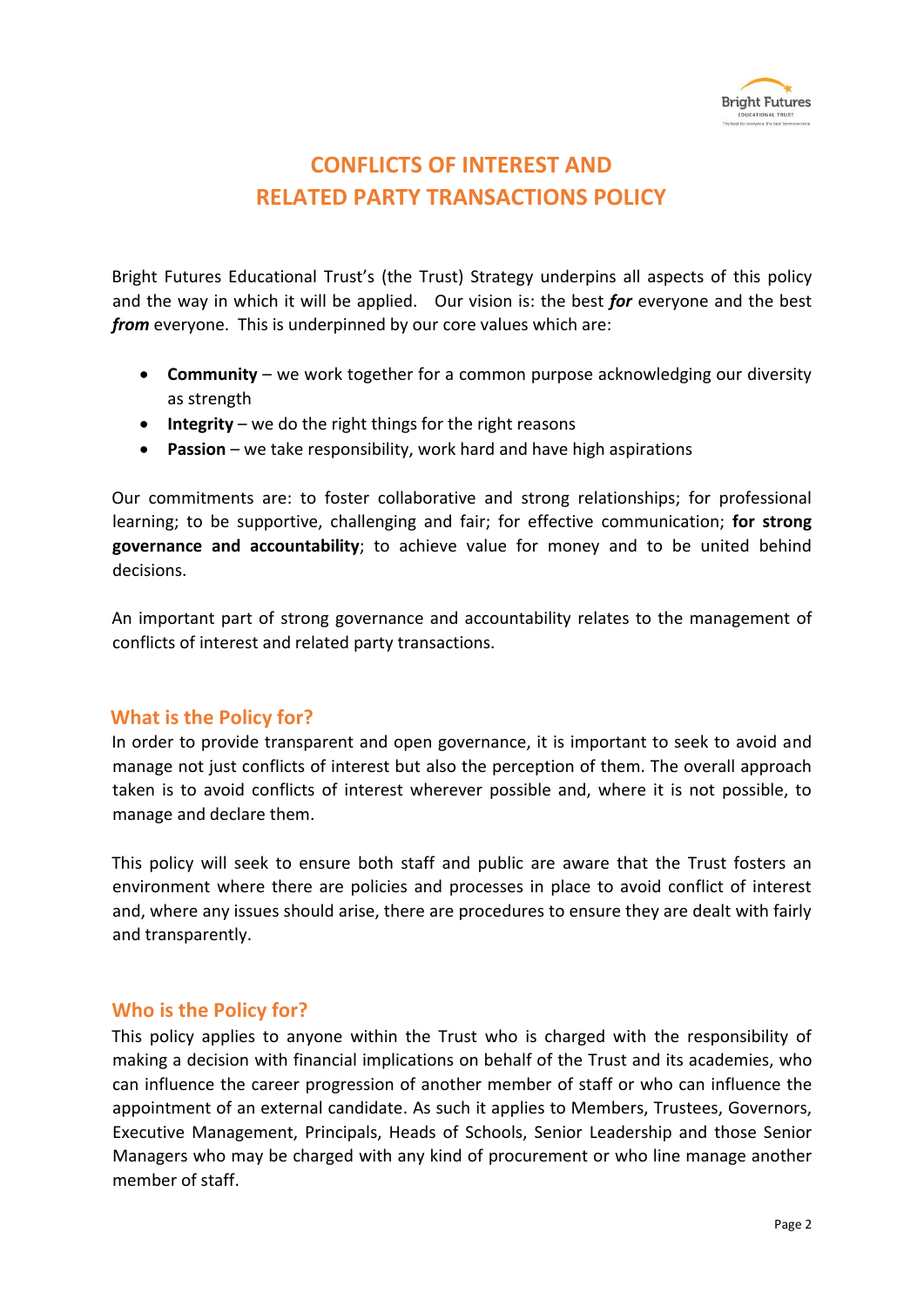

### **General Principles**

### **1. What Constitutes a Conflict of Interest?**

A conflict of interest, or the perception of conflict, arises when a person has influence over, or decision making authority about, career progression, compensation, benefits or other such matters concerning another person with whom they have a close relationship, or a member of staff has influence or decision rights over purchasing or other transactions where a close relationship is involved, i.e. related party transactions.

### **2. Definition of a Close Relationship**

A close relationship is defined as "a close member of the family or member of the same household who may be expected to influence or be influenced by the person". This would include:

- Husband, wife, civil partner, partner or cohabitee.
- Parent
- Child
- Brother or sister

The list is not limited to the above and the assumption should be made that it means "being in a relationship with".

### **3. Declarations of Interest**

- All Members, Trustees, Governors, Executive Management, Principals, Heads of School, Senior Leadership and Senior Managers who may be charged with any kind of procurement or who line manage another member of staff must sign and submit to their academy or the Trust's central office, a Declaration of Interests form at the start of each academic year and no later than **30 September** each academic year.
- Original forms for Governors, Principals, Senior Leadership and Senior Managers should be kept in the individual academies.
- Original forms for Members, Trustees and Executive Management will be kept at Trust's central office.
- A copy of all Governors Declarations should be sent to the Chief Operating Officer by each Principal/Head of School no later than **October half term** each academic year.
- Declarations of Interest forms for any newly appointed Member, Trustee, Governor, Executive Management, Principal, Head of School, Senior Leadership and Senior Managers who may be charged with any kind of procurement or who line manage another member of staff, within the academic year should be completed by the individual **within one month** of their being appointed, filed in the appropriate place and copied to the Chief Operating Officer, if appropriate.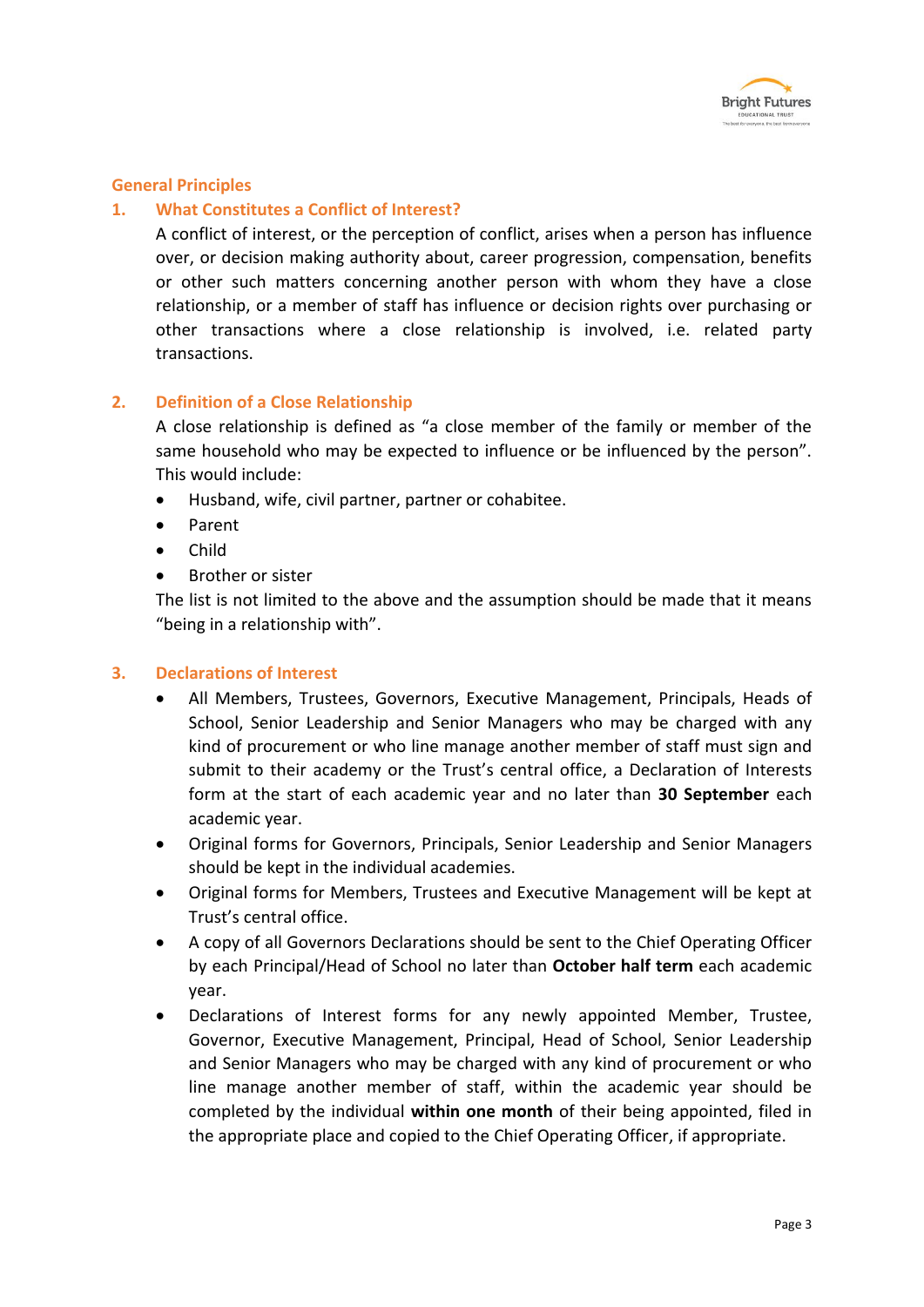

- The Declarations of Interest for Governors, Trustees and Members should be included as a table on the Trust website and updated no later than **14 October** each academic year and as appropriate throughout the year.
- Individual academies should show Declarations of Interest for every member of their Local Governing Body on their website within their profile area.

### **4. Managing Conflicts of Interest**

Once a conflict, or potential conflict of interest has been identified, the procedures outlined in *Appendix A* should be followed.

### **5. Related-Party Transactions**

Bright Futures Educational Trust follows the policy for related-party transactions laid out in the Academy Trust Handbook 2021. This deals with goods or services provided by individuals or organisations connected to the Trust and/or the academies. For ease of reference, the relevant sections from the Academy Trust Handbook are copied in *Appendix B*.

The Trust's Procurement Policy should be followed and adhered to for any transactions by all in the Trust, including the individual academies. Wherever possible, related-party transactions should be avoided. Where there is no alternative, the rules outlined in Appendix B must be followed. **Please note: Section 5.40 of the Academies Financial handbook requires prior approval of the ESFA.** Please refer any such matters to the Chief Operating Officer as soon as possible.

For any unavoidable related-party transaction that does occur, this must be approved, in writing, by someone more senior than the person in the school who has the relationship with the related party. The approver must have the delegated authority to approve the transaction and must satisfy themselves that all the rules and guidelines both within the Academy Trust Handbook and any related Trust policies have been followed to the best of their knowledge.

See *Appendix C* for sample declarations.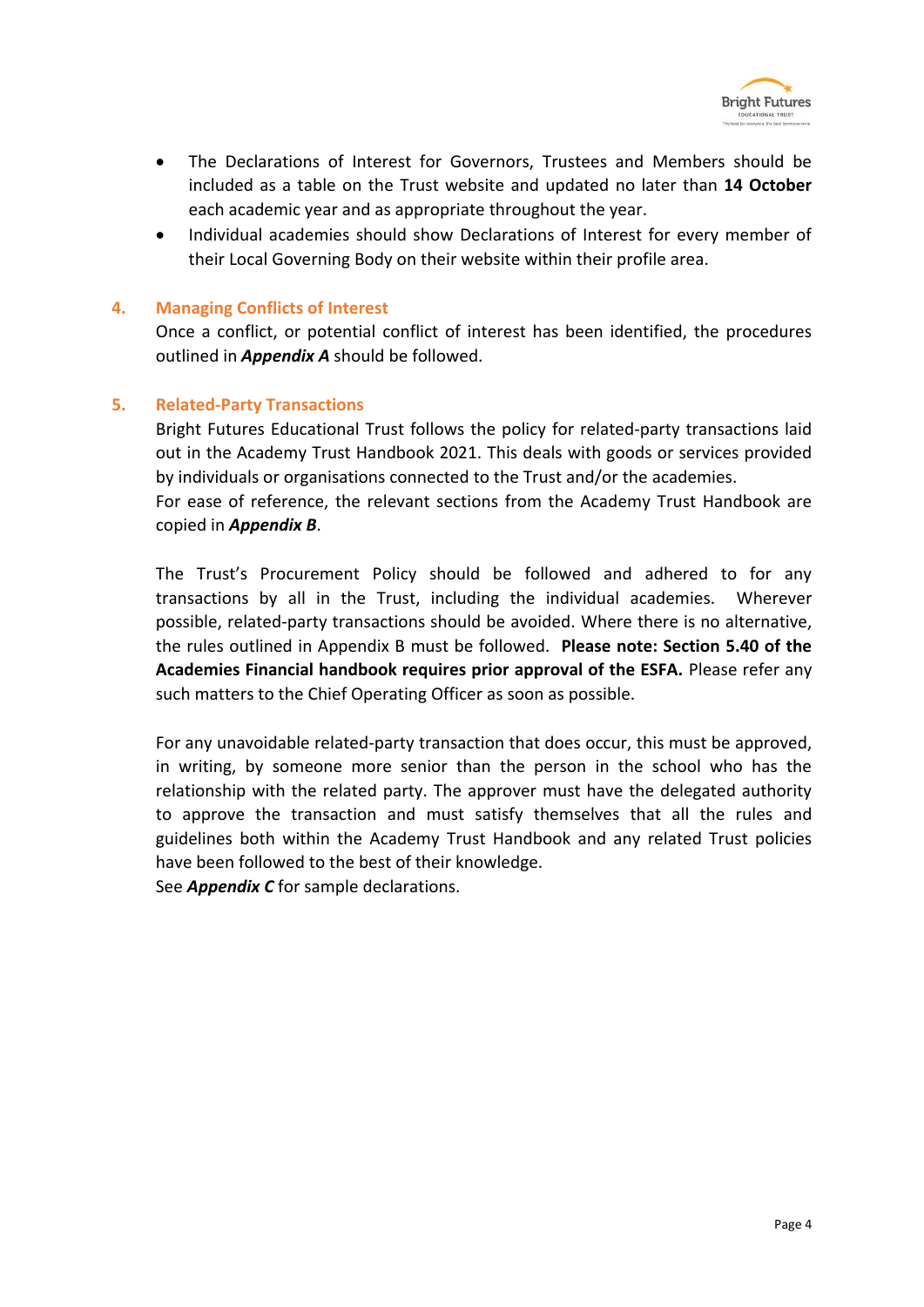

### **APPENDIX A**

## **MANAGING CONFLICTS OF INTEREST**

### **1. Conflicts of Interest during Governance Meetings**

- Attendees should be asked at the start of any governance meeting (i.e. Members' meeting, Board of Trustees, Executive Management meeting and Local Governing Body meetings, including committees thereof), to declare any interests in items on the Agenda.
- It is up to the Chair of the meeting to decide whether it would be in the best interests of any decision making for the person with the declared interest to stay for the discussion of that particular item. This should be clearly noted in the Minutes with the explanation as to why that person was asked to stay.
- Anyone with a declared conflict of interest will not have any voting rights whatsoever on that item.
- Should a conflict occur unexpectedly during a meeting, e.g. through Any Other Business, it should be declared immediately to the Chair of the meeting. The Chair can then make the decision whether to ask the person to leave or to make a note of the declaration and withdraw any voting rights from that person.
- Governance meetings applicable would include:
	- o Members' meetings
	- o Board of Trustee meetings
	- o Executive Management meetings
	- o Local Governing Body meetings
	- o Any committee meetings from the above bodies
	- o Senior Leadership meetings
	- o Recruitment Panels
	- o Formal HR Meetings/Panels

This is not an exhaustive list and should always include any bodies set up around procurement arrangements.

### **2. Line Management Structure**

- The direct line management structure will not include people who are in a close relationship. Where two people in the same line management structure subsequently enter into a close relationship, one or other must be moved to a different line management structure. Advice should be sought from the Trust 's Director of HR & Strategy before any action is taken.
- Where someone has a close relationship that could affect decisions taken, the Principal/Head of School must be advised. If that person is a Principal/Head of School, it should be declared to the Director of Education and if it is a member of the Executive team it should be declared to the Chief Executive Officer.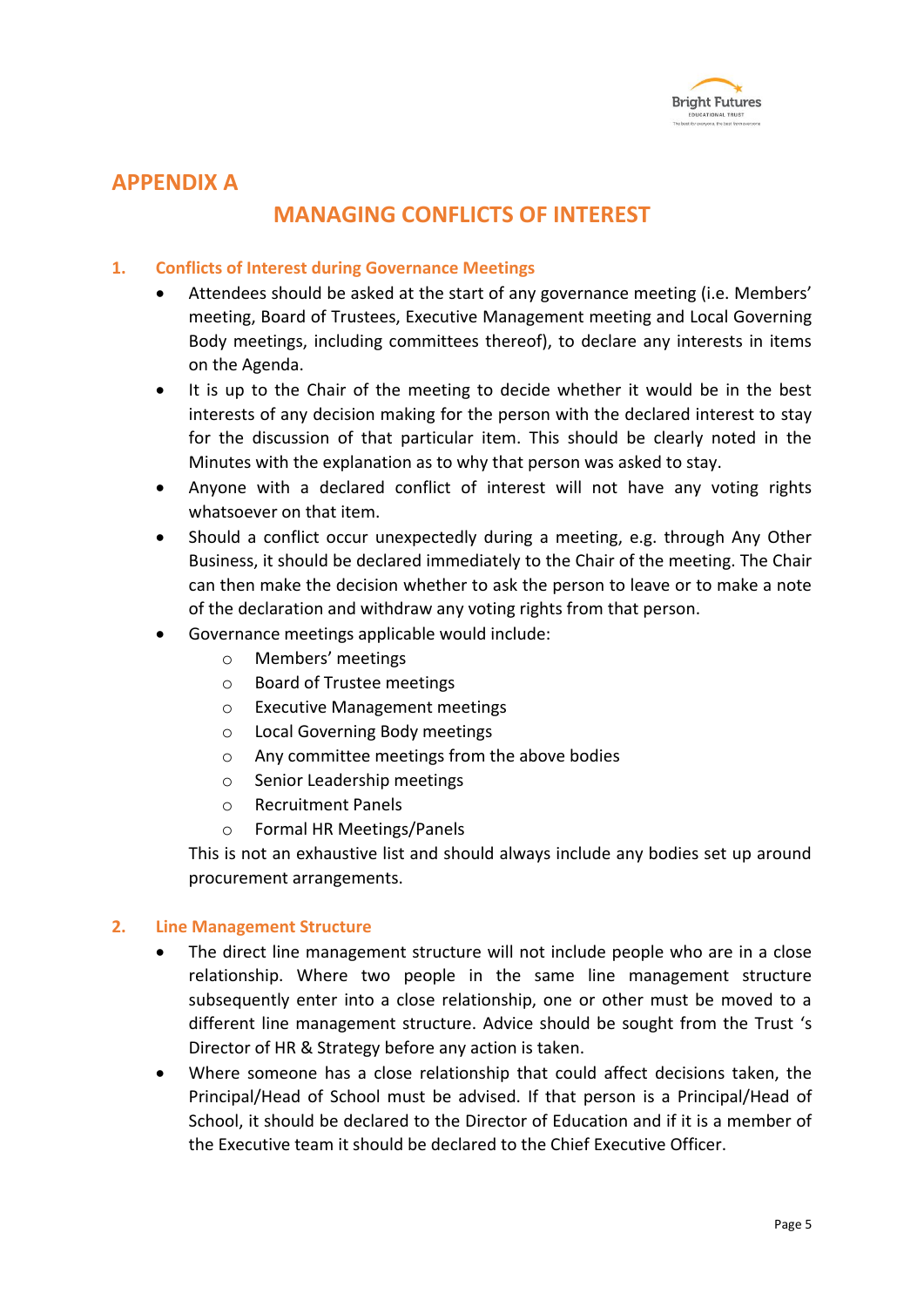

- All reasonable steps should be taken to avoid people being in the direct linemanagement structure with someone with whom they have a close relationship. This will include considering appointing one of the people with the relationship to an equivalent role in a different line management structure. In cases where this cannot be avoided, a member of staff more senior than both members in the close relationship will make decisions about areas which would otherwise lead to a conflict of interest. Advice should be sought from the Trust 's Director of HR & Strategy in the first instance.
- If one of the parties is the Principal/Head of School, the Director of Education and a governor of the school will be involved in making decisions which otherwise would lead to a conflict of interest.
- Such decisions mentioned above would include (but not be limited to), those relating to salary, promotion, taking on extra responsibilities, opportunities for career progression, continuing professional development opportunities, appraisal, complaints and any formal HR proceedings outcomes e.g. disciplinary, capability, grievance.
- Conflicts of interest must be considered as part of any appointment process and management of the issue must be identified before any appointment is made which could lead to a conflict of interest or the perception of it.
- A close relation cannot be appointed to a role which reports directly to the Principal/Head of School. In the event the Principal/Head of School enters into a relationship with a direct report, one or other must leave the school or take a position that reports into someone else among the school staff. Advice should be sought from the Trust 's Director of HR & Strategy before any action is taken.

### **3. Appraisals**

- A staff member's appraisal will not be conducted by a person with whom they are in a close relationship.
- Where it has been impossible to avoid a line manager directly managing someone with whom they have a close relationship, the appraisal will be done by someone who is senior to the direct line manager, have first discussed the appraisal with them.
- Where this cannot be avoided if the direct line manager is a Principal/Head of School, the appraisal should be conducted by the Director of Education after having discussions with the Principal/Head of School.

### **4. Promotional / Additional Paid Responsibilities**

- The procedures for staff applying for any post/extra responsibilities will follow the same procedures as above.
- Any staff involved in the recruitment process will be asked to declare any close relationships they may have with any of the candidates and, if so, will not be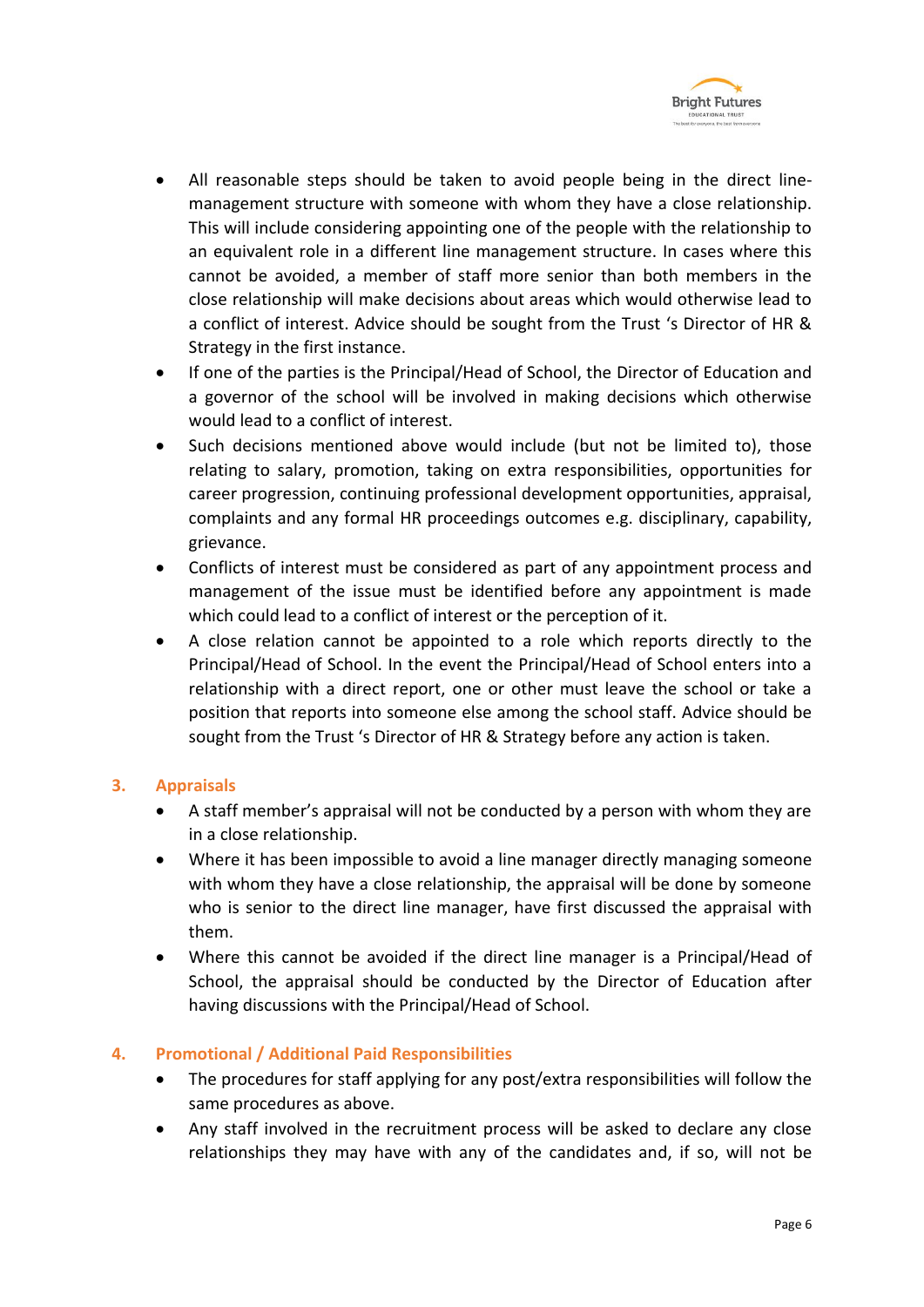

involved in any stage of the recruitment process e.g. shortlisting, interviewing, etc.

- In cases where a conflict of interest may arise, (other than a Principal/Head of School), a member of staff more senior that both members in the close relationship will replace the person in the close relationship in the recruitment process and on the interview panel.
- Where this concerns a Principal/Head of School, the Director of Education will replace them in the recruitment process.

### **5. Training / CPD / Time Off Work**

- For any decisions around such requests which could cause a conflict of interest, a more senior member of staff than those in the close relationship will make the decision.
- In the case where one of the parties is the Principal/Head of School, the Director of Education, or an appropriate executive will make the decision.

### **6. Complaints / Grievances / Disciplinary / Capability / Sickness Cases involving a Member of Staff in a Close Relationship**

The relevant Trust policies should be referred to at all times.

- Where any proceedings are instigated under staff policies and one of the members is in a close relationship with the member involved, these shall be referred to the Principal and/or the Trust's Director of HR & Strategy to determine the appropriate person to be involved.
- For the avoidance of doubt, such proceedings could include:
	- o Chairing a grievance hearing
	- o Chairing a disciplinary hearing
	- o Handling a complaint
	- o Being a member of an Appeals Panel
	- o Chairing a Sickness meeting
	- o Conducting a disciplinary / grievance investigation
	- o Chairing a Capability hearing
- This is not an exhaustive list and other instances may be relevant.
- A staff member shall suffer no adverse repercussions from raising a complaint or grievance against someone who is in a close relationship with another member of staff or governor.

### **7. Confidentiality**

The senior member within the close relationship is expected to maintain the highest professional standards, including not passing on confidential information to the other member within that close relationship. This includes all information which is shared at management levels above those to which the less senior member would normally have access.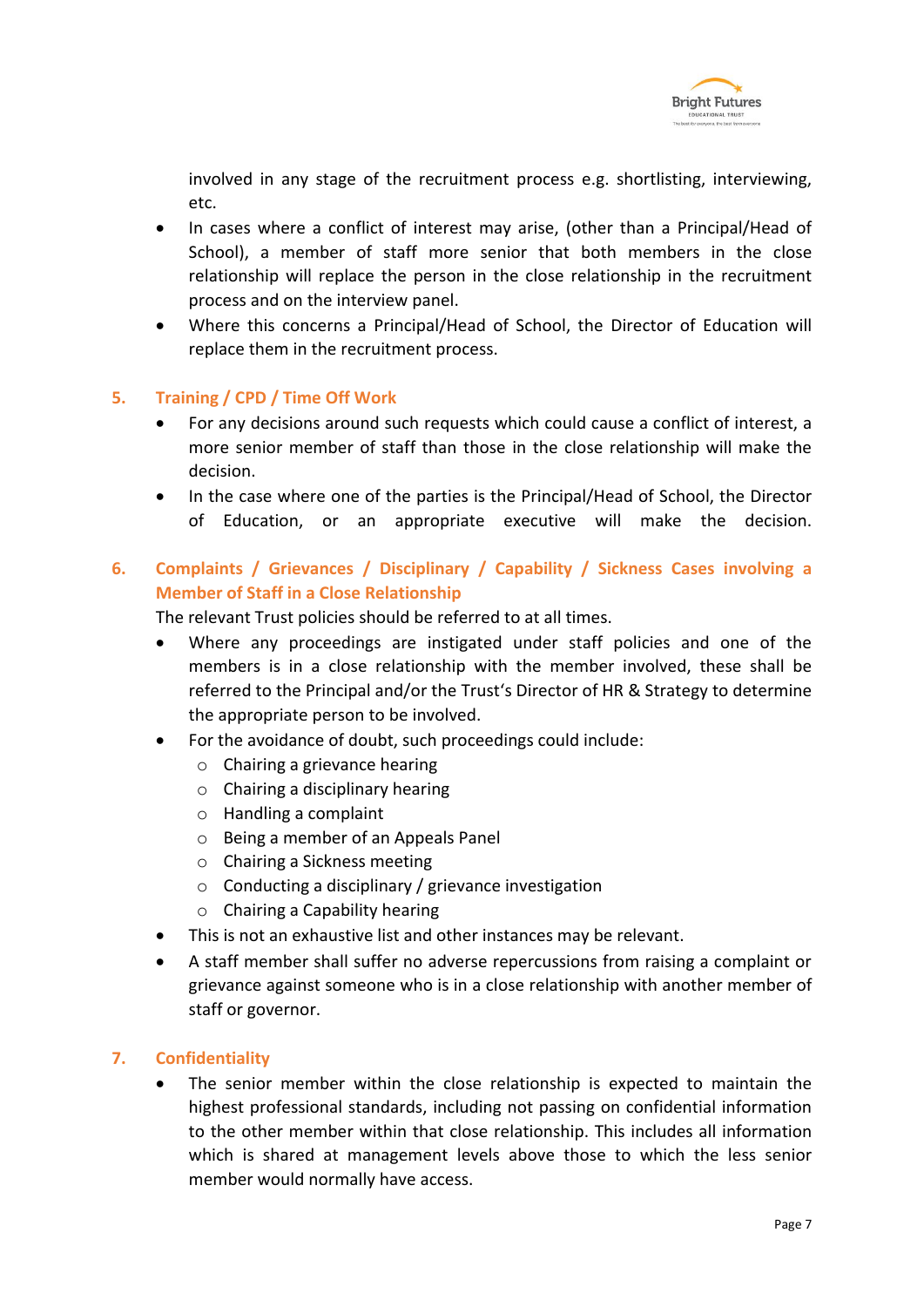

- If a staff member suspects that information is being shared inappropriately, it should be reported to, and investigated by, a more senior member of staff.
- Where one of the parties is a Principal/Head of School and the other is suspected of receiving confidential information from them, the Director of Education, or appropriate executive should handle the complaint.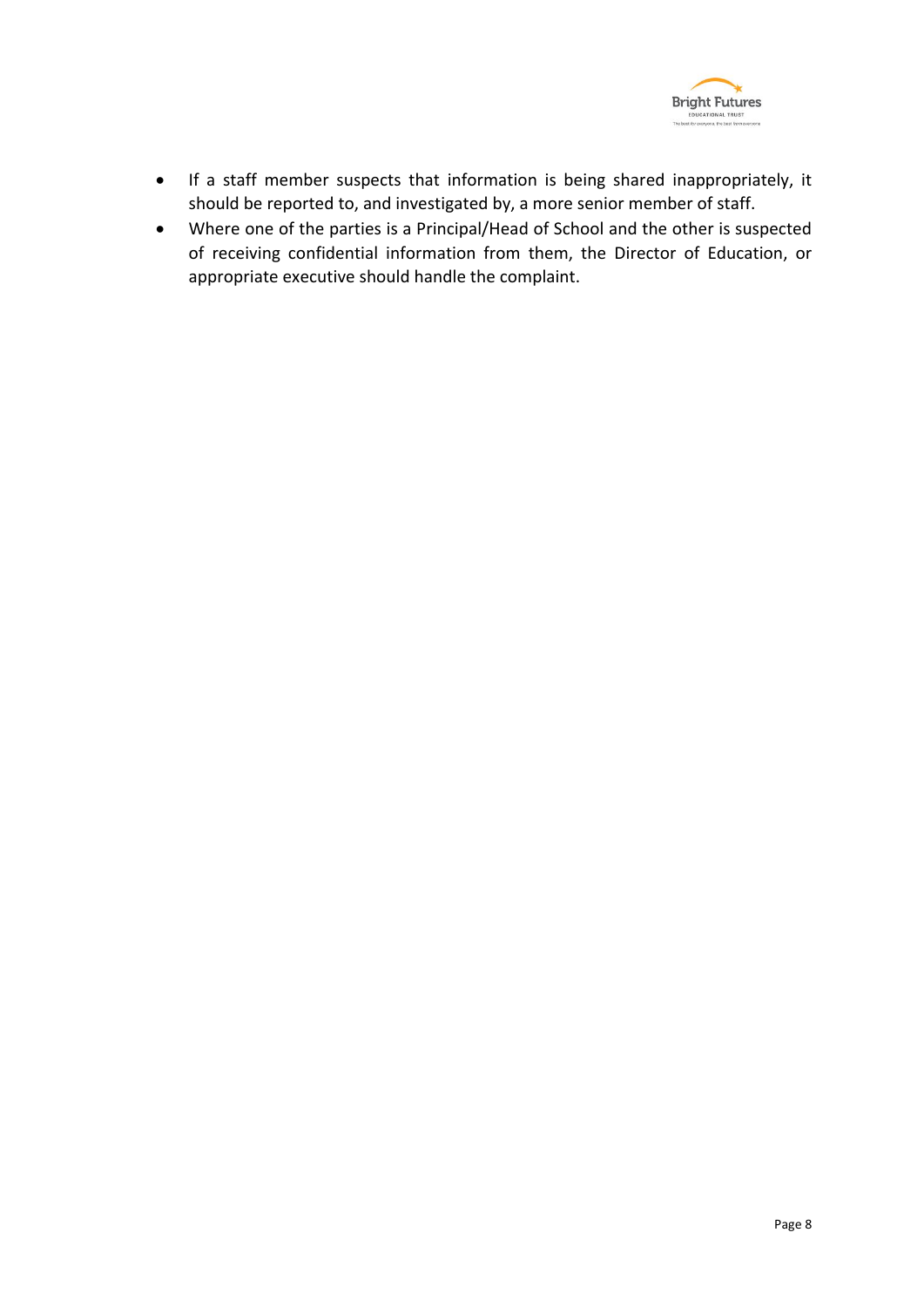

### **APPENDIX B**

# **EXTRACTS FROM THE ACADEMY TRUST HANDBOOK 2021**

If there are any doubts about any of the extracts from the Academy Trust Handbook 2021 mentioned below, advice should be sought from the Chief Operating Officer.

#### **Related party transactions**

5.35 This part of the handbook deals with goods or services provided by or to individuals or organisations related to the academy trust.

Related parties include persons and entities with control or significant influence over the academy trust, and members of the same group (e.g. parent and subsidiary companies, key management personnel and close family members). The above description is not comprehensive. Find the full definition in: • section 33 of Financial Reporting Standard 102 • section 9.15 and appendix 1 of the Charities SORP. The related parties section of ESFA's Accounts Direction provides further information.

#### **Principles applying to related party relationships:**

5.36 Academy trusts must be even-handed in their relationships with related parties by ensuring that:

- trustees comply with their statutory duties as company directors to avoid conflicts of interest, not accept benefits from third parties, and declare interest in proposed transactions or arrangements
- all members, trustees, local governors of academies and senior employees complete the register of interests, in accordance with sections 5.45 to 5.48 of this handbook
- no member, trustee, local governor, employee or related individual or organisation uses their connection to the trust for personal gain, including payment under terms that are preferential to those that would be offered to an individual or organisation with no connection to the trust
- there are no payments to trustees by the trust unless permitted by the articles, or by authority from the Charity Commission, and comply with any relevant agreement with the Secretary of State. Trusts will need to consider these obligations where payments are made to other business entities who employ the trustee, are owned by the trustee, or in which the trustee holds a controlling interest
- the Charity Commission's approval is obtained where the trust believes a significant advantage exists in paying a trustee for acting as a trustee
- payments provided to the persons referred to in section 5.49 satisfy the 'at cost' requirements in this handbook.

5.37 The trust should be aware of the Charity Commission's guidance for trustees CC11: Trustee expenses and payments.

5.38 The board of trustees must ensure requirements for managing related party transactions are applied across the trust. The board chair and the accounting officer must ensure their capacity to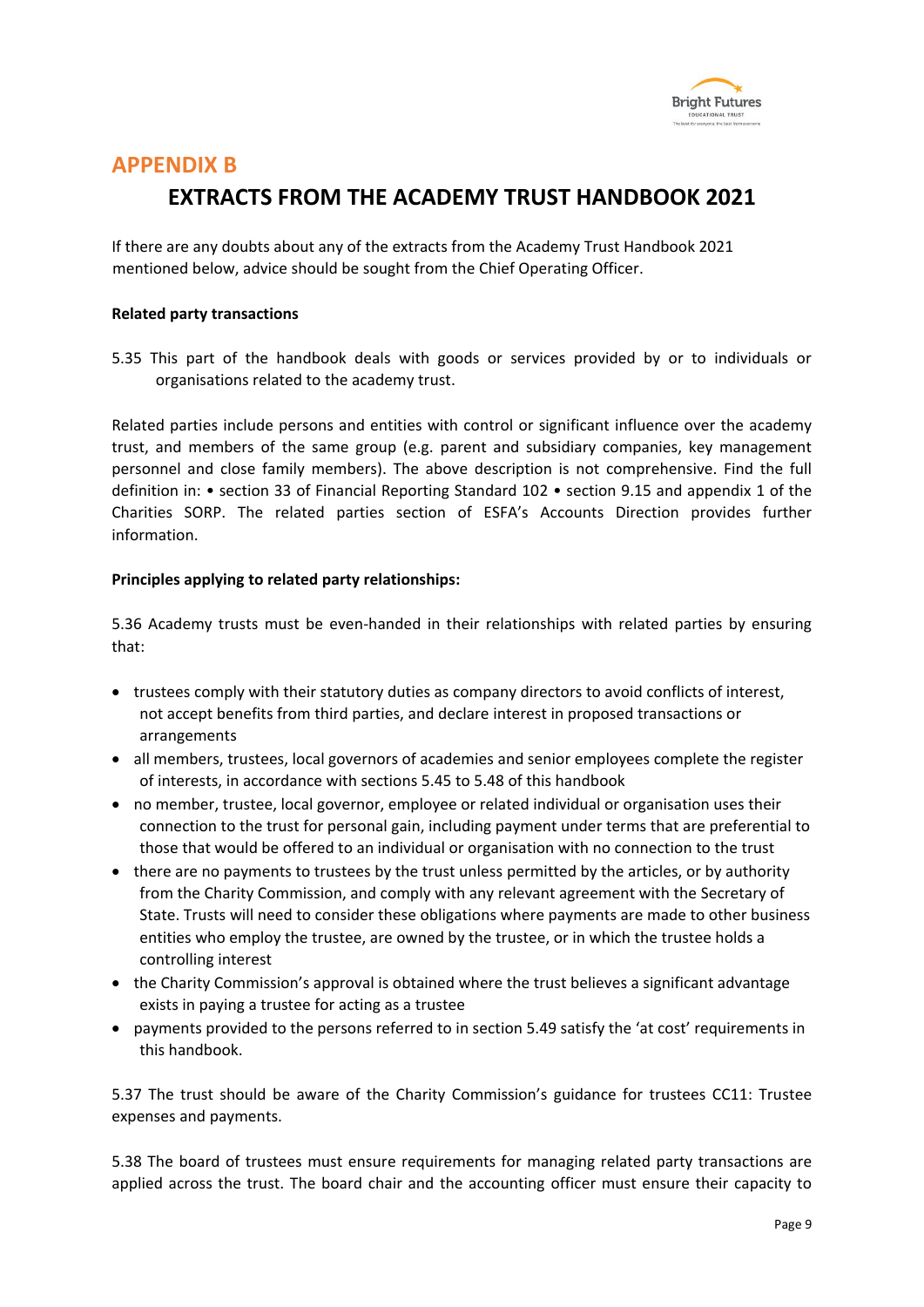

control and influence does not conflict with these requirements. They must manage personal relationships with related parties to avoid both real and perceived conflicts of interest, promoting integrity and openness in accordance with The 7 principles of public life.

5.39 Trusts must recognise that some relationships with related parties may attract greater public scrutiny, such as:

- transactions with individuals in a position of control and influence, including the board chair and accounting officer 51
- payments to organisations with a profit motive, as opposed to those in the public or voluntary sectors
- relationships with external auditors beyond their duty to deliver a statutory audit.

5.40 The trust must keep sufficient records, and make sufficient disclosures in their annual accounts, to show that transactions with these parties, and all other related parties, have been conducted in accordance with the high standards of accountability and transparency required within the public sector. Reporting and approval of related party transactions

5.41 Trusts must report all contracts and other agreements with related parties to ESFA in advance of the contract or agreement commencing, using ESFA's related party on-line form. This requirement applies to all such contracts and agreements made on or after 1 April 2019.

5.42 Trusts must obtain ESFA's prior approval, using ESFA's related party on-line form, for contracts and other agreements for the supply of goods or services to the trust by a related party agreed on or after 1 April 2019 where any of the following limits arise:

• a contract or other agreement exceeding £20,000

• a contract or other agreement of any value that would mean the cumulative value of contracts and other agreements with the related party exceeds, or continues to exceed, £20,000 in the same financial year ending 31 August.

5.43 For the purposes of reporting to, and approval by, ESFA contracts and agreements with related parties do not include salaries and other payments made by the trust to a person under a contract of employment through the trust's payroll.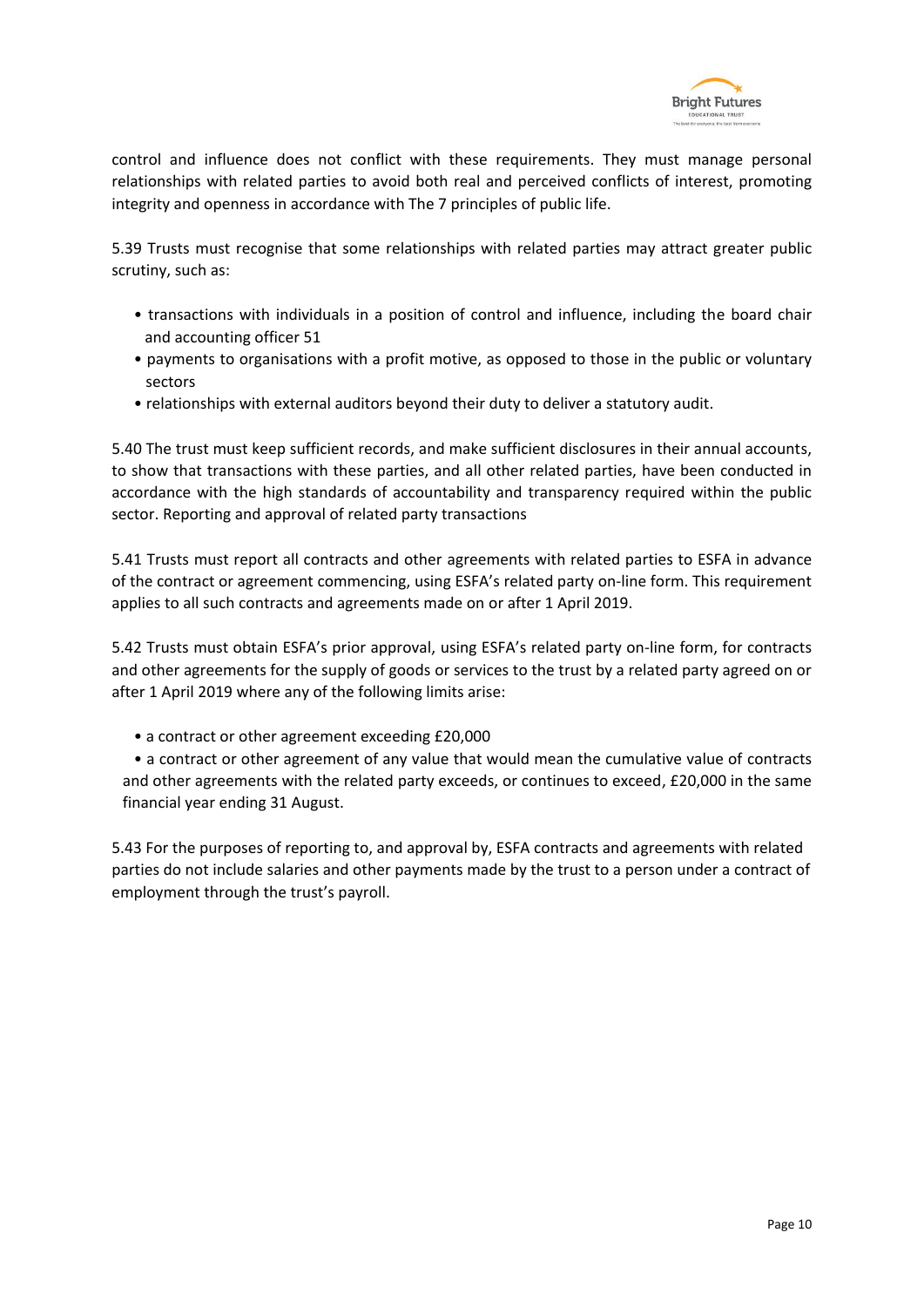

### **APPENDIX C**

## **PRO-FORMA STATEMENT OF ASSURANCE**

This form is for completion by an individual or organisation (the 'supplier') defined in the Academies Trust Handbook 2021 as a 'connected party' to an academy trust and/or its individual academies.

Individuals and organisations supplying goods or services to a connected trust must charge no more than cost (defined at the end of the form).

This form will also help trusts comply with their funding agreement obligations.

| Name and Address of Supplier                                                                                                 |                                                                       |
|------------------------------------------------------------------------------------------------------------------------------|-----------------------------------------------------------------------|
| Company Number (if applicable)                                                                                               |                                                                       |
| <b>Start Date</b>                                                                                                            |                                                                       |
| End Date                                                                                                                     |                                                                       |
| Estimate of commercial price, including<br>profit                                                                            | A reasonable and fair estimate                                        |
| Connection with Bright Futures Educational<br>Trust e.g. Trustee is also a Director of the<br>supplier of goods and services | Explain the nature of the connection<br>between the supplier and BFET |
| Value of goods or services to BFET                                                                                           | <b>E</b> at cost without profit                                       |
| Does this value include direct costs and<br>indirect costs only?                                                             | Yes / No                                                              |
| Nature of contract                                                                                                           | Such as building supplies or professional<br>services                 |

#### **Section 1: Supplier Details**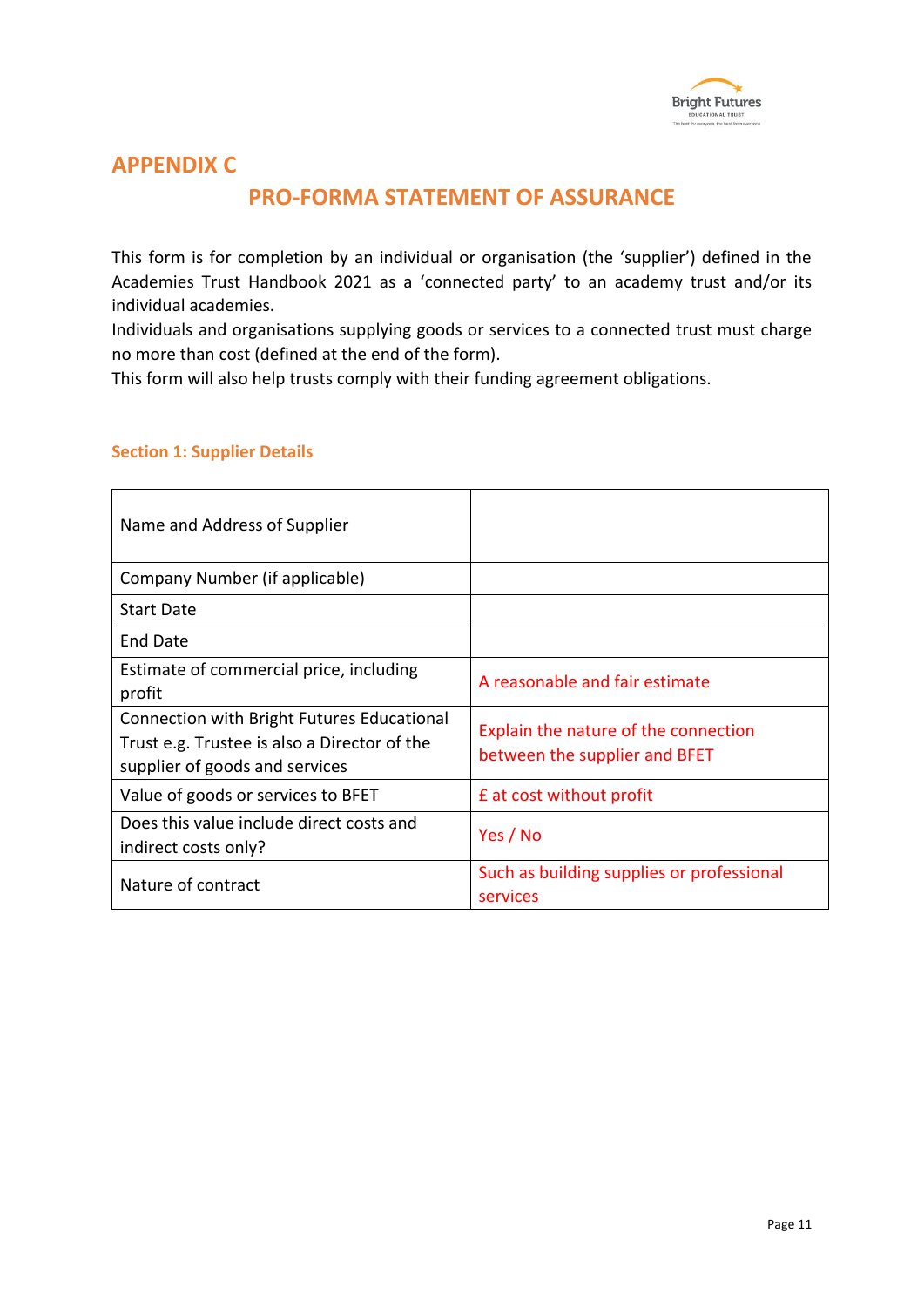

### **Section 2: Details of Contract**

Explanation of how the supplier is charging BFET.

This should include a sufficiently detailed explanation setting out that the supplier understands its direct and indirect costs in such a way to demonstrate to the academy trust that it is supplying goods and services at cost, without any element of profit. Extend the rows below if the contract is longer than three years.

|                  | <b>Direct Costs</b> | <b>Indirect Costs</b> | <b>Total</b> |  |
|------------------|---------------------|-----------------------|--------------|--|
| Year 1           |                     |                       |              |  |
| Year 2           |                     |                       |              |  |
| Year 3           |                     |                       |              |  |
| <b>TOTAL</b> $E$ |                     |                       |              |  |

### **Section 3: Supplier Certification**

### **Certification of Supplier**

I certify, on behalf of **(Name of Supplier)** that:

- The goods and services detailed in this form will be supplied to Bright Futures Educational Trust on the basis of direct cost plus indirect costs, with no element of profit.
- We are supplying the goods and services on an open book basis and we will provide more information on request.
- We will make an adjustment in the following year if we identify a miscalculation on our direct or indirect costs and supplied goods or services which included an element of profit.

| Name and position | Needs to be a sufficiently senior person<br>within the organisation with the authority to<br>sign such a declaration. |
|-------------------|-----------------------------------------------------------------------------------------------------------------------|
| Date              |                                                                                                                       |
| Signature         |                                                                                                                       |